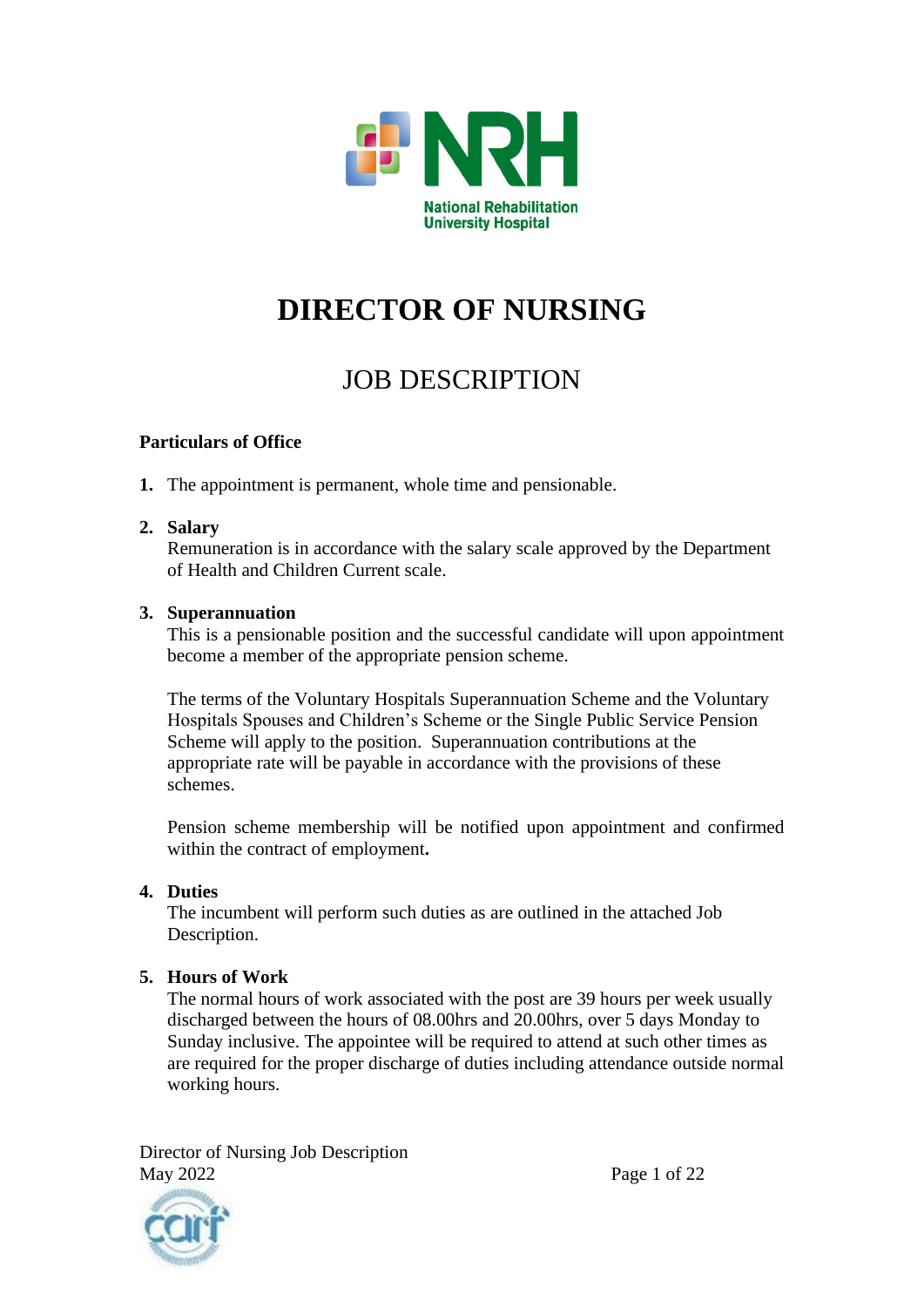#### **6. Probation**

The successful candidate will be appointed initially for a probationary period of 6 months. During the probationary period, progress or otherwise will be monitored and at the end of the period, the service will be

a) Certified as satisfactory and confirmed in writing;

b) In certain circumstances this period may be extended and in such case you will be advised in writing of this and the duration of the extension.

#### **7. Retirement**

No age restrictions shall apply to a candidate except where he/she is not classified as a new entrant (within the meaning of the Public Service Superannuation (Miscellaneous Provisions) Act, 2004). In this case the candidate must be under 65 years of age on the  $1<sup>st</sup>$  day of the month in which the latest date for receiving completed application forms for the office occur. Continued employment is conditional upon capacity and conduct of the employee.

#### **8. Annual leave**

The annual leave entitlement for the post is 28 working days per completed year of service.

#### **9. Sick Leave**

Payment of salary during illness will be in accordance with arrangements as approved from time to time by the Department of Health and Children.

#### **10. Termination of office**

The employment may be terminated at any time by three months notice on either side except where circumstances are dictated by the Minimum Notice and Terms of Employment Act 1973/77. The Management's right under this paragraph shall not be exercised save in circumstances where the Management is of the opinion that the holder of the office has failed to perform satisfactorily the duties of the post or has misconducted himself/herself in relation to the post or is otherwise unfit to hold the appointment.

#### **11. Garda Vetting Checks**

Arrangements have been introduced, on a national level, for the provision of Garda Vetting Checks in respect of candidates for employment in areas of the Health Service, where it is envisaged that potential employees would have substantial access to children or vulnerable adults in the course of their duties. Garda vetting is done for the protection of these groups and the National Rehabilitation Hospital reserves the right to revett employees at any future point, as deemed appropriate by Hospital Management.

Director of Nursing Job Description May 2022 Page 2 of 22

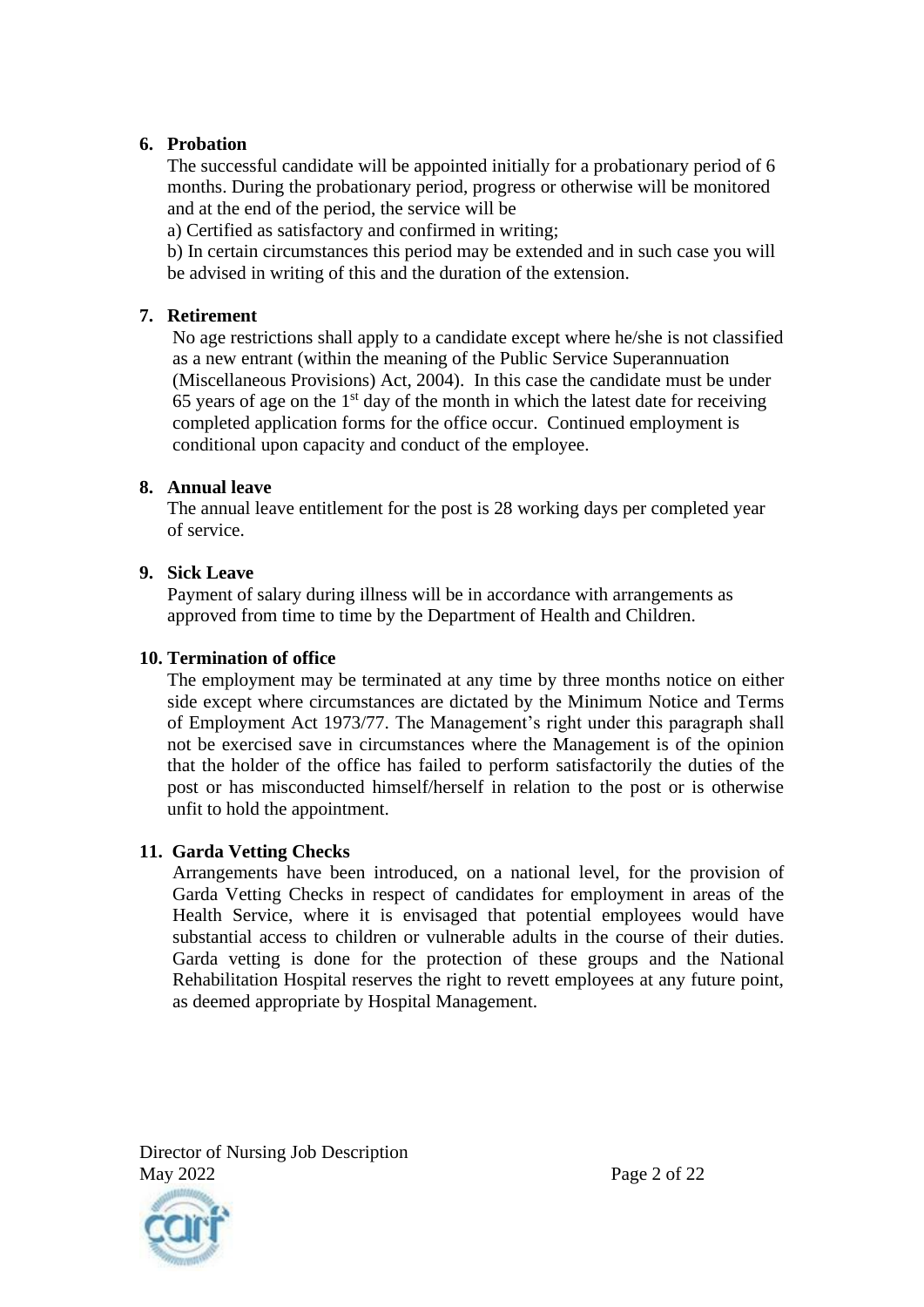#### **12. Confidentiality**

In the course of your employment you may have access to or hear information concerning the medical or personal affairs of patients and/or staff, or other health services business. Such records and information are strictly confidential and unless acting on the instructions of an authorised officer, on no account must information concerning staff, patients or other health service business be divulged or discussed except in the performance of normal duty. In addition records must never be left in such a manner that unauthorised person can obtain access to them and must be kept in safe custody when no longer required.

#### **13. Hygiene**

During the course of employment staff are required to ensure that the hospital's hygiene and infection control policies are adhered to at all times. All employees have responsibility to prevent transmission of infection by adhering to and implementing optimal hand hygiene and adhering to the Hospital's Hygiene processes.

Hygiene is a fundamental component of the National Rehabilitation Hospital's quality system to ensure the safety and well being of its patients and staff and plays a role in the prevention and control of healthcare associated infection.

#### **14. Policies / Legislation**

All Hospital policies and procedures form an integral part an employment contract and may be subject to update and revision, from time to time, in consultation with union representatives as appropriate. Employees are required to comply with all hospital policies, procedures (e.g. Dignity at Work, Trust in Care, Computer Usage Policy) and the Hospital's ethical codes of practice.

Employees are required to abide by the hospital's code of behaviour and the code of practice as defined by their relevant professional body.

#### **15. Disability Census**

As part of the NRH's commitment to supporting the employment of people with disabilities and to comply with the requirements of the Disability Act 2005, all staff are required to inform the Director of Human Resources Ms. Olive Keenan, of any personal disabilities. This information is only requested in the event that appropriate arrangements must be put in place during the course of one's employment and will be stored in compliance with Data Protection Legislation.

Director of Nursing Job Description May 2022 Page 3 of 22

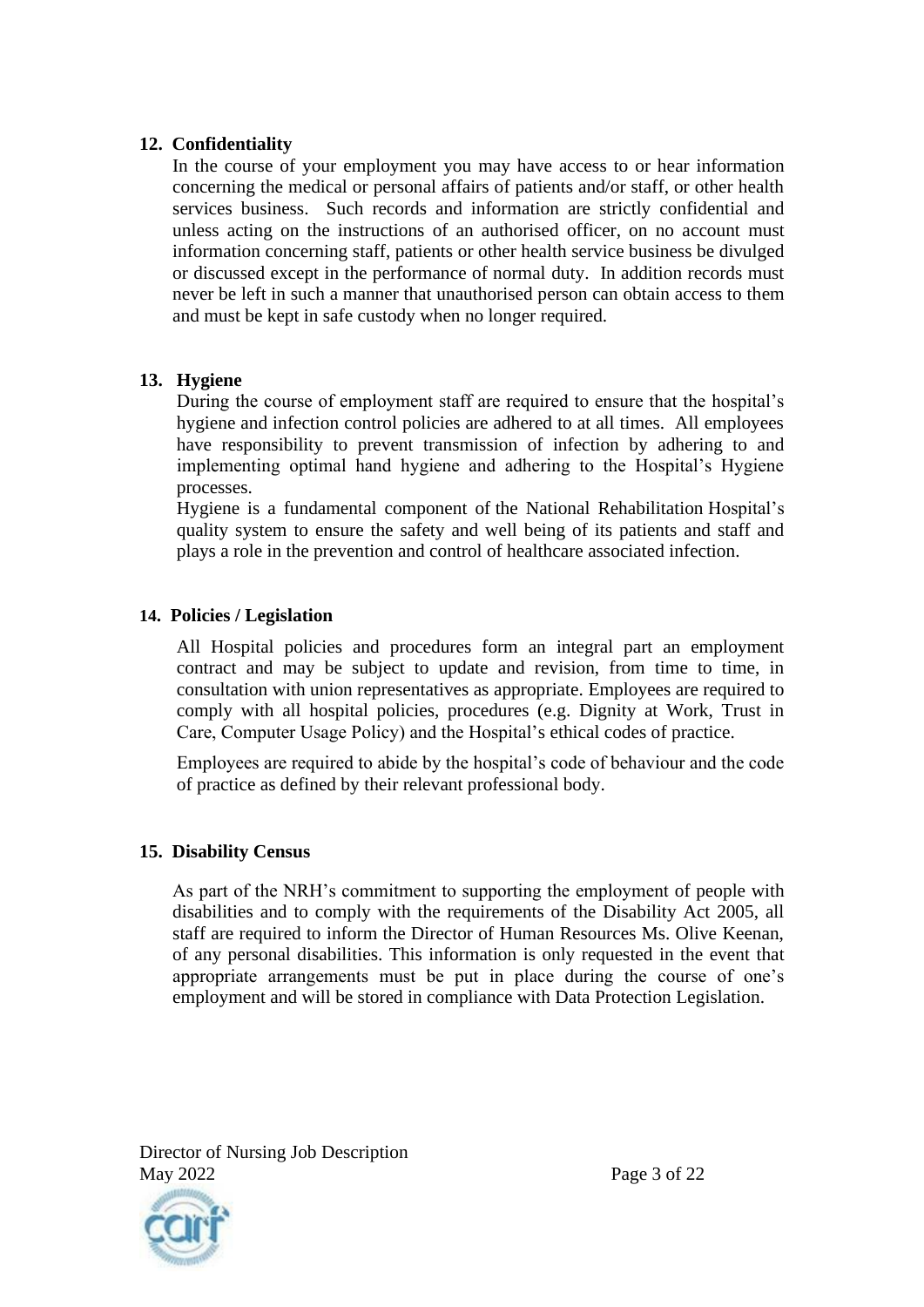#### **16 HR Department Privacy/GDPR Policy**

In order to carry out its administrative functions the Human Resource Department in the National Rehabilitation Hospital collects and processes personal data relating to individuals, which includes the job applicants and staff of the Hospital. The Human Resources Department takes the confidentiality of all personal data seriously and consequently takes all necessary steps to comply with data protection legislation including the GDPR. The Human Resource Department collects personal data only in order to meet specific lawful purposes, and will retain that data only for so long as necessary. We also ensure that all reasonable technical and organisational security measures are in place to safeguard personal data.

Ordinarily, the Human Resource Department will not pass personal data to any third party except where required by law, or under statutory obligations, or to fulfil a contract of employment or for other legitimate purposes as balanced against the rights and interests of the Data Subject. If you have any concerns about how your personal data is processed, you may contact our Data Protection Officer [\(dpo@nrh.ie\)](mailto:dpo@nrh.ie). Please refer to the National Rehabilitation Hospital Human Resources Privacy Policy Document for more information. The Policy Document is available on request from the Human Resources Department.



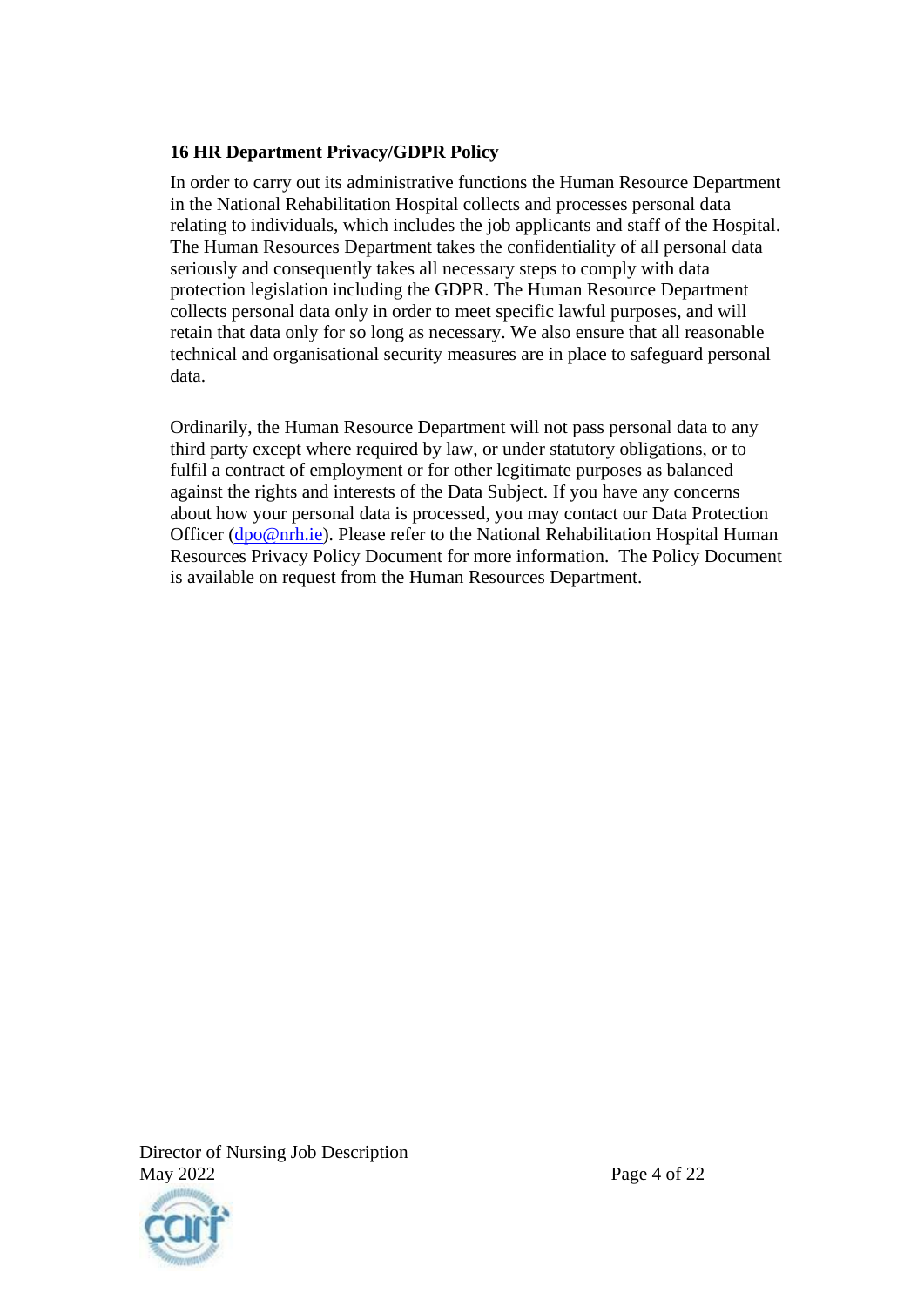

# **DIRECTOR OF NURSING** JOB DESCRIPTION

#### **1. Qualifications**

#### **Candidates must at the latest date of receiving completed application forms for the office:**

(i) Be registered, or eligible for registration, in the General Nurse Division, and other divisions as relevant to the specific service, of the Register of Nurses and Midwives, as appropriate, maintained by the Nursing & Midwifery Board of Ireland [NMBI] (Bord Altranais agus Cnáimhseachais na hÉireann).

### *And*

- (ii) Have 10 years post registration nursing experience and 5 years nursing management experience at a minimum of Clinical Nurse Manager 2 (CNM 2) level of which 3 must have been in an acute or similar setting. *And*
- (iii) Have successfully completed a post registration programme of study, as certified by the education provider, which verifies that the applicant has achieved a National Framework of Qualifications (NFQ) major academic Level 9 or higher award maintained by Quality & Qualifications of Ireland (QQI) or can provide written evidence from the Higher Education Institute that they have achieved the number of ECTS credits equivalent to a Level 9 or higher in a health care or management related area.

#### *And*

(b) Candidates must possess the requisite clinical, leadership, managerial and administrative knowledge and ability for the proper discharge of the duties of the office.

Director of Nursing Job Description May 2022 Page 5 of 22

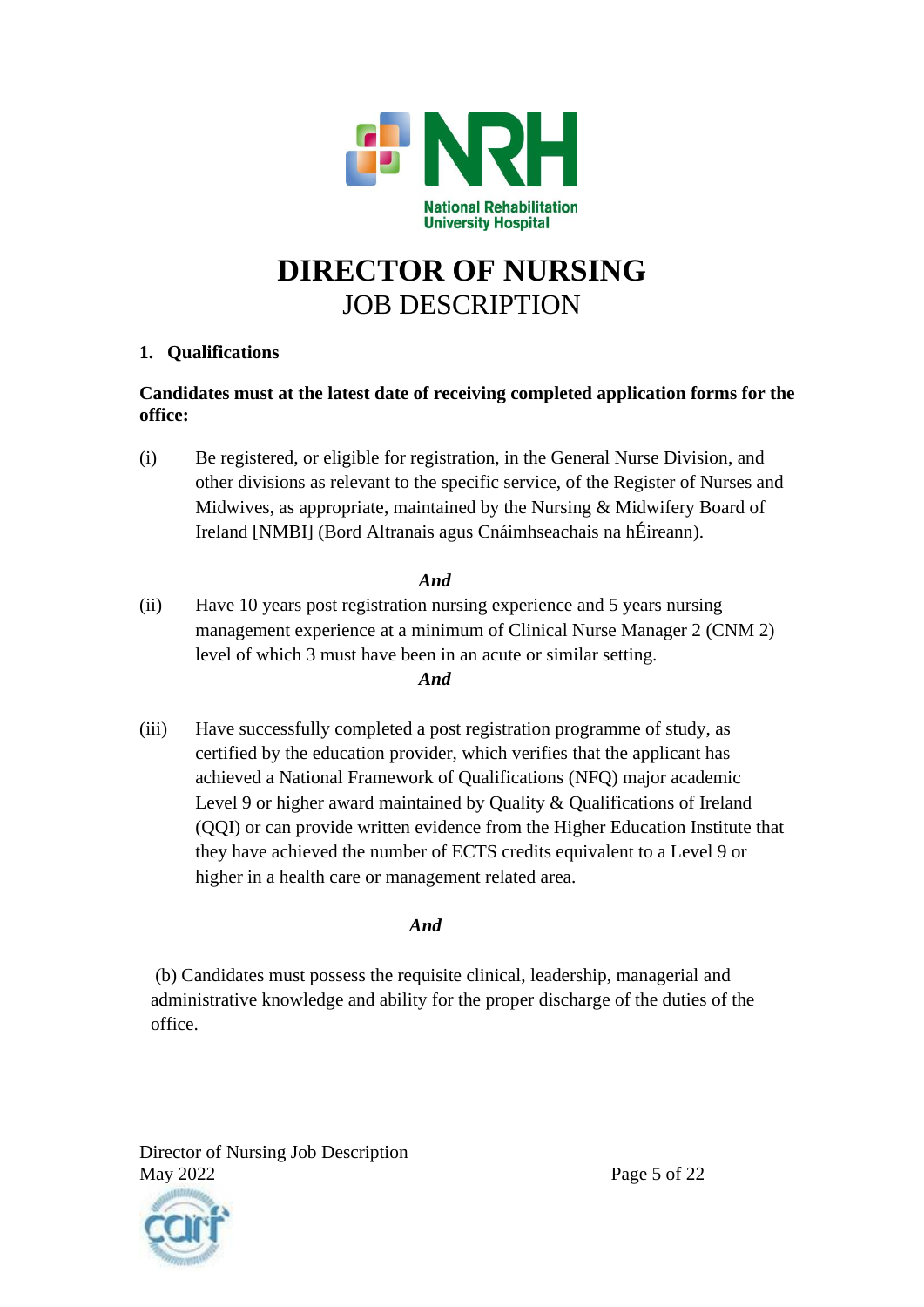Additionally candidates must:

- In addition the post holder will be required to demonstrate a special interest in the area of rehabilitation.
- Have proven clinical and professional ability, leadership, communication, and organisational skills for the proper discharge of the duties of the office.

#### **Annual registration**

(i) Practitioners must maintain live annual registration in the General Nurse Division, and other divisions as relevant to the specific service, of the Register of Nurses and Midwives, as appropriate, maintained by the Nursing & Midwifery Board of Ireland [NMBI] (Bord Altranais agus Cnáimhseachais na hÉireann).

#### **And**

(ii) Practitioners must confirm annual registration with NMBI to the NRH by way of the annual Patient Safety Assurance Certificate (PSAC).

### **2) Personal Attributes**

- I. Excellent communication and negotiation skills with staff, committees and relevant stakeholders.
- II. Excellent organisational, time management, planning and problem-solving skills.
- III. Ability to present ideas with clarity; and prepare clear, concise and informative reports, presentations, correspondence and other written materials.
- IV. Ability to both effectively lead and delegate authority and responsibilities.
- V. Ability to handle difficult and sensitive situations, using sound and objective judgement within NRH policy and legal guidelines.
- VI. Ability to work effectively both independently and in team environments, to prioritise and manage a number of issues simultaneously, demonstrating attention to detail, as well as developed analytical and problem solving skills
- VII. Able to motivate self and others and gain the trust, confidence and respect of staff at a variety of levels and disciplines.
- VIII. Good computer skills and working knowledge of Microsoft Office suite.

# **3. Health**

Director of Nursing Job Description May 2022 Page 6 of 22

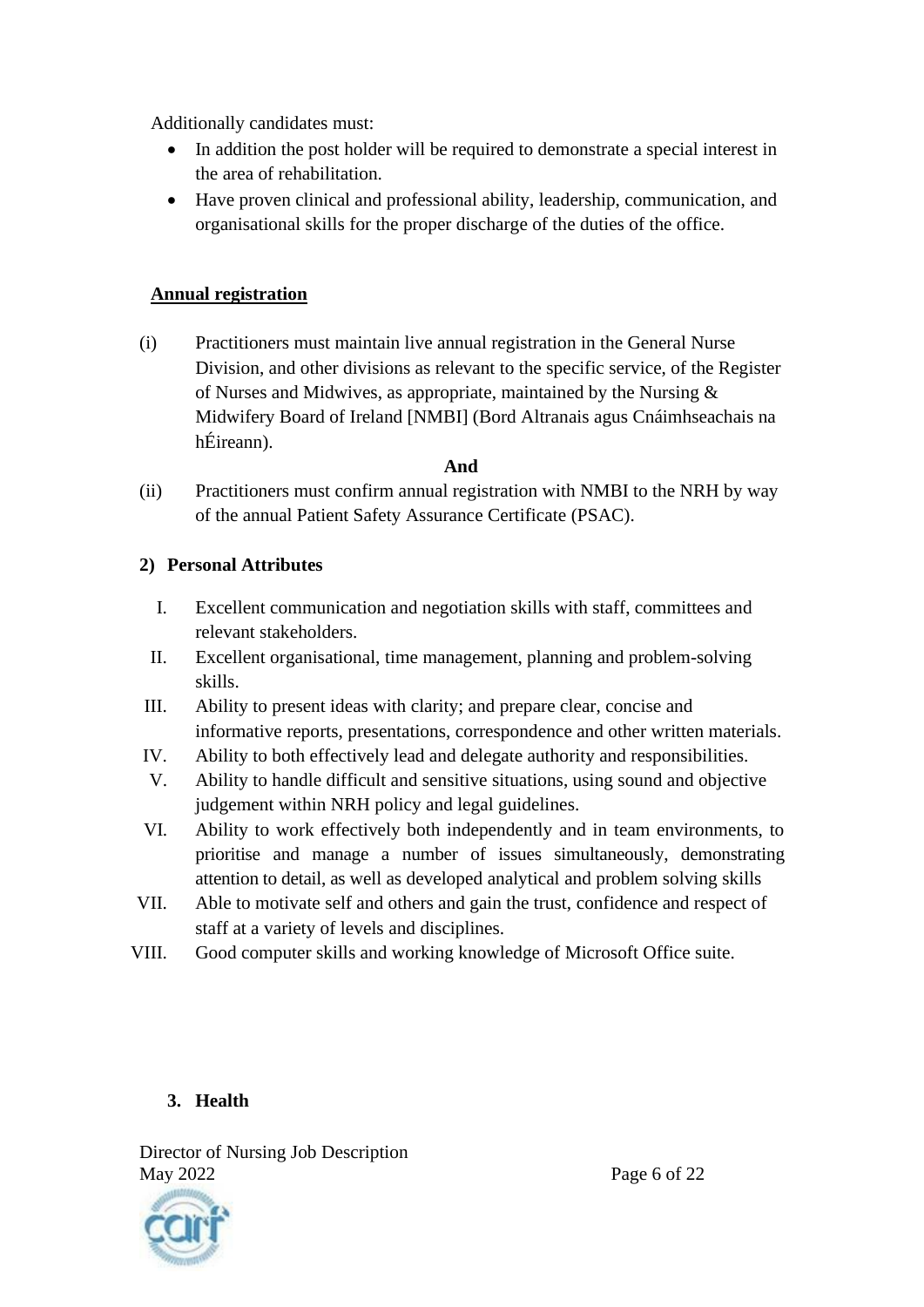Candidates or any person holding the office must be free from any medical condition which would render them unsuitable to hold the office and be in a state of health such as would indicate a reasonable prospect of ability to render regular and efficient service.

For the purposes of satisfying the requirements as to health, it will be necessary for each successful candidate before he/she is appointed to undergo a medical examination by a qualified medical practitioner to be nominated by the Chief Executive or designated officer. Any irregularities reported as a result of this examination which render the incumbent unsuitable for the post must be remedied / addressed before appointment.

### **4. Character**

Candidates for and any person holding the office must be of good character.

### 5. **Age**

Age restrictions shall only apply to a candidate where they are not classified as a new entrant (within the meaning of the Public Service Superannuation Act, 2004). A candidate who is not classified as a new entrant must be under 65 years of age on the first day of the month in which the latest date for receiving completed applications forms for the office occurs.

# **Post Specific Requirements**

- I. Demonstrate knowledge of practice development and quality improvement in nursing services within hospital care setting.
- II. Be fully conversant with the Requirement  $&$  Standards for Nurse Registration Education Programmes of Nursing Midwifery Board Ireland and all other relevant publications that impact on the Nurse Education, Training, Learning and Professional Development.
- III. Demonstrate knowledge of Quality Care Metrics and clinical audit.
- IV. Demonstrate the ability to collect, analyse and report on data to enhance evidence-based practice, improve patient outcomes effect change within the nursing department.
- V. Possess knowledge, understanding and experience in quality improvement, the practical application of same in meeting patients' needs and its relationship to strategic development.

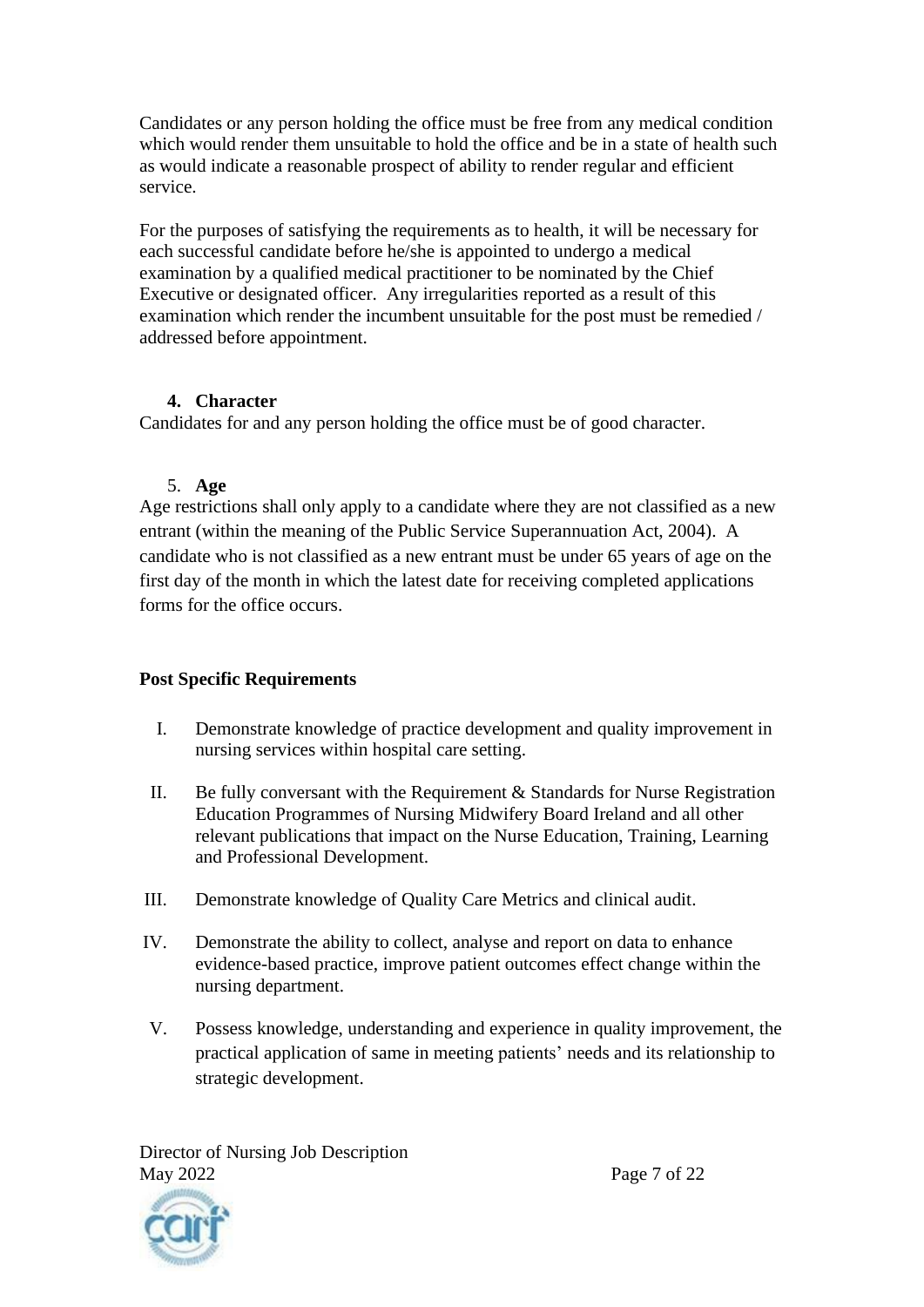- VI. Demonstrate knowledge of other professional issues related to relevant areas of nursing.
- VII. Demonstrate an empowering style as a coach or mentor to others as required, providing advice and guidance in supporting the identification, implementation, and delivery of evidenced-based care in the Nursing Department.
- VIII. Demonstrate ability to give and receive feedback in relation to identifying areas for improvement in practice activity, and the ability to work effectively within a team and possess innovation and creativity to deal with challenging situations
	- IX. Demonstrate commitment to professional and personal self-development
	- X. Demonstrate awareness of the factors involved in creating, maintaining, and promoting quality care environments.
	- XI. Demonstrate the ability to work independently and as a team member.



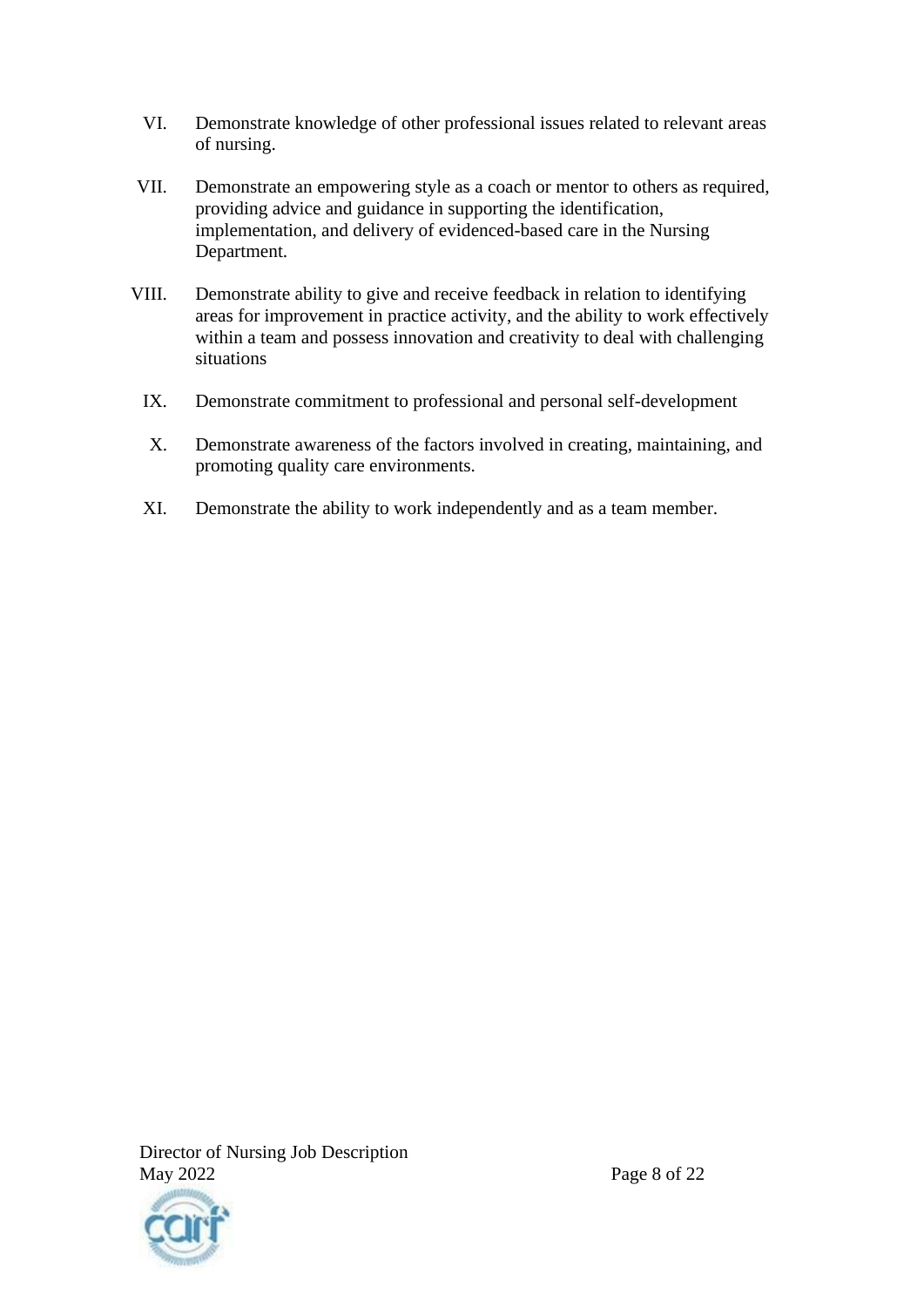

# **DIRECTOR OF NURSING** JOB DESCRIPTION

| <b>Title:</b>                                                                                      | Director of Nursing                                                                                                                                                                                                                                                                                                                                                                                                                                                                                                                                                                                                                                                                                                                                                                                   |
|----------------------------------------------------------------------------------------------------|-------------------------------------------------------------------------------------------------------------------------------------------------------------------------------------------------------------------------------------------------------------------------------------------------------------------------------------------------------------------------------------------------------------------------------------------------------------------------------------------------------------------------------------------------------------------------------------------------------------------------------------------------------------------------------------------------------------------------------------------------------------------------------------------------------|
| <b>Purpose of the Position:</b>                                                                    | The Director of Nursing will ensure delivery of<br>exceptional patient care in an environment where<br>quality, respect, caring and compassion are at the<br>centre of all we do.<br>The Director of Nursing is responsible for the<br>management and development of the<br><b>Nursing</b><br>Department. The function of the role is to provide<br>leadership for the Nursing Department in such a way as<br>to support and ensure the delivery of the highest<br>standard of patient care throughout the Hospital by<br>operating in accordance with the organisation's policies,<br>working effectively, in collaboration with other<br>professionals and managers to achieve the goals of the<br>hospital and to contribute to the development of the<br>NRH within the resources made available. |
| <b>Accountable to:</b>                                                                             | <b>Chief Executive Officer</b>                                                                                                                                                                                                                                                                                                                                                                                                                                                                                                                                                                                                                                                                                                                                                                        |
| <b>Liaison / Communication:</b>                                                                    | The post holder will directly report to the Chief<br>Executive Officer or delegated deputy.                                                                                                                                                                                                                                                                                                                                                                                                                                                                                                                                                                                                                                                                                                           |
| <b>Key Communication Relationships:</b><br>Chair of the NRH Board of Management and Hospital Board |                                                                                                                                                                                                                                                                                                                                                                                                                                                                                                                                                                                                                                                                                                                                                                                                       |
| Chief Executive & Deputy Chief Executive                                                           |                                                                                                                                                                                                                                                                                                                                                                                                                                                                                                                                                                                                                                                                                                                                                                                                       |
| <b>Clinical Director</b><br>Director of Finance                                                    |                                                                                                                                                                                                                                                                                                                                                                                                                                                                                                                                                                                                                                                                                                                                                                                                       |
| Director of Human Resources                                                                        |                                                                                                                                                                                                                                                                                                                                                                                                                                                                                                                                                                                                                                                                                                                                                                                                       |
| <b>Executive Management Team</b>                                                                   |                                                                                                                                                                                                                                                                                                                                                                                                                                                                                                                                                                                                                                                                                                                                                                                                       |
|                                                                                                    | Heads of Therapy/Services / Departments / Programme Managers                                                                                                                                                                                                                                                                                                                                                                                                                                                                                                                                                                                                                                                                                                                                          |
| Clinicians, Clinical Support and other support staff                                               |                                                                                                                                                                                                                                                                                                                                                                                                                                                                                                                                                                                                                                                                                                                                                                                                       |
| <b>Hospital Committees</b>                                                                         |                                                                                                                                                                                                                                                                                                                                                                                                                                                                                                                                                                                                                                                                                                                                                                                                       |
| Patients and their Families/Carers, Patient Committees                                             |                                                                                                                                                                                                                                                                                                                                                                                                                                                                                                                                                                                                                                                                                                                                                                                                       |
|                                                                                                    | External Agencies including Health Service Executive, Statutory and Voluntary agencies.                                                                                                                                                                                                                                                                                                                                                                                                                                                                                                                                                                                                                                                                                                               |
| Director of Nursing Job Description                                                                |                                                                                                                                                                                                                                                                                                                                                                                                                                                                                                                                                                                                                                                                                                                                                                                                       |
| May 2022                                                                                           | Page 9 of 22                                                                                                                                                                                                                                                                                                                                                                                                                                                                                                                                                                                                                                                                                                                                                                                          |
| <b>ABMARKOO</b>                                                                                    |                                                                                                                                                                                                                                                                                                                                                                                                                                                                                                                                                                                                                                                                                                                                                                                                       |

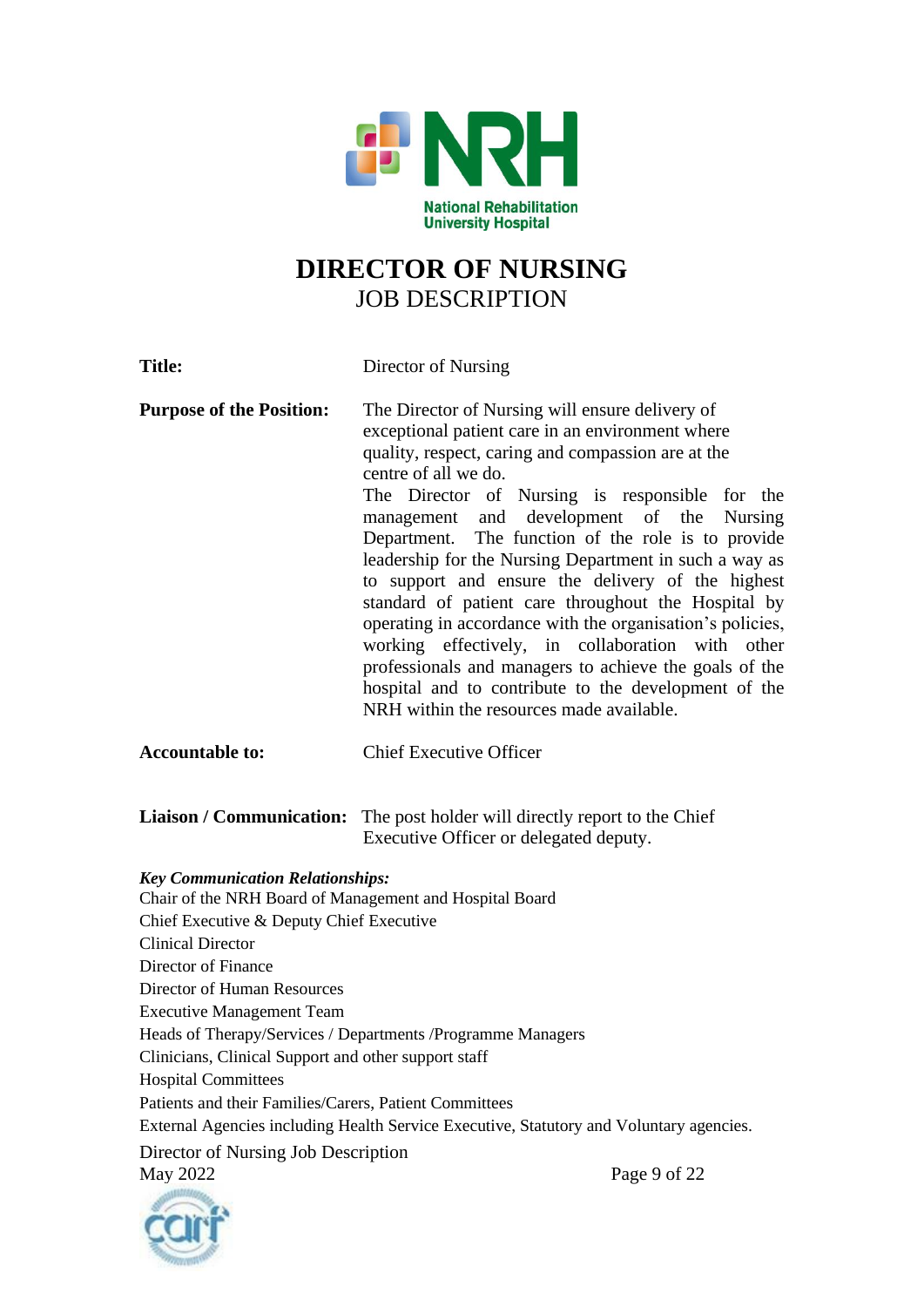

# **DIRECTOR OF NURSING** JOB DESCRIPTION

### **Overview of the Role**

The Director of Nursing is responsible for the overall management of the Nursing Service and staff providing this service to ensure the delivery of a high quality standard of nursing care that is person centred and in line with the organisation's strategic goals. The role of the Director of Nursing will be to foster learning, innovation and creativity in the Nursing Department and to support and encourage the Nursing workforce to reach their full potential.

The Director of Nursing will build an inclusive, capable and highly skilled workforce with the capability of meeting the future model of care provision for Specialist Rehabilitation Services in Ireland. The National Trauma Strategy, National Clinical Programmes in Rehabilitation Medicine, Slaíntecare together with the NRH's strategic plans, signal the direction of the hospital specialised rehabilitation and clinical services for the years ahead. The NRH has ambitious plans to further develop and expand its services into the future with Phase 2 of the New Hospital. This phase will be dedicated to expansion and improvement of the facilities for existing therapies, clinical services and support facilities and a proposed increase in beds. Phase 3 will include a further increase in beds and service capacity of the hospital. The appointee will play a central role in the continuing development of NRH and in assisting the hospital in meeting challenges and opportunities with the planned future expansions of its complex specialist rehabilitation services to adults and children in its six clinical programmes.

# **ACCOUNTABLILITY, DUTIES AND RESPONSIBILITIES**

# **General Accountability**

- Maintain throughout the Hospital an awareness of the primacy of the patient in relation to all Hospital activities
- The post holder reports to and is accountable to the Chief Executive Officer or designated officer in all matters relating to the position.

Director of Nursing Job Description May 2022 Page 10 of 22

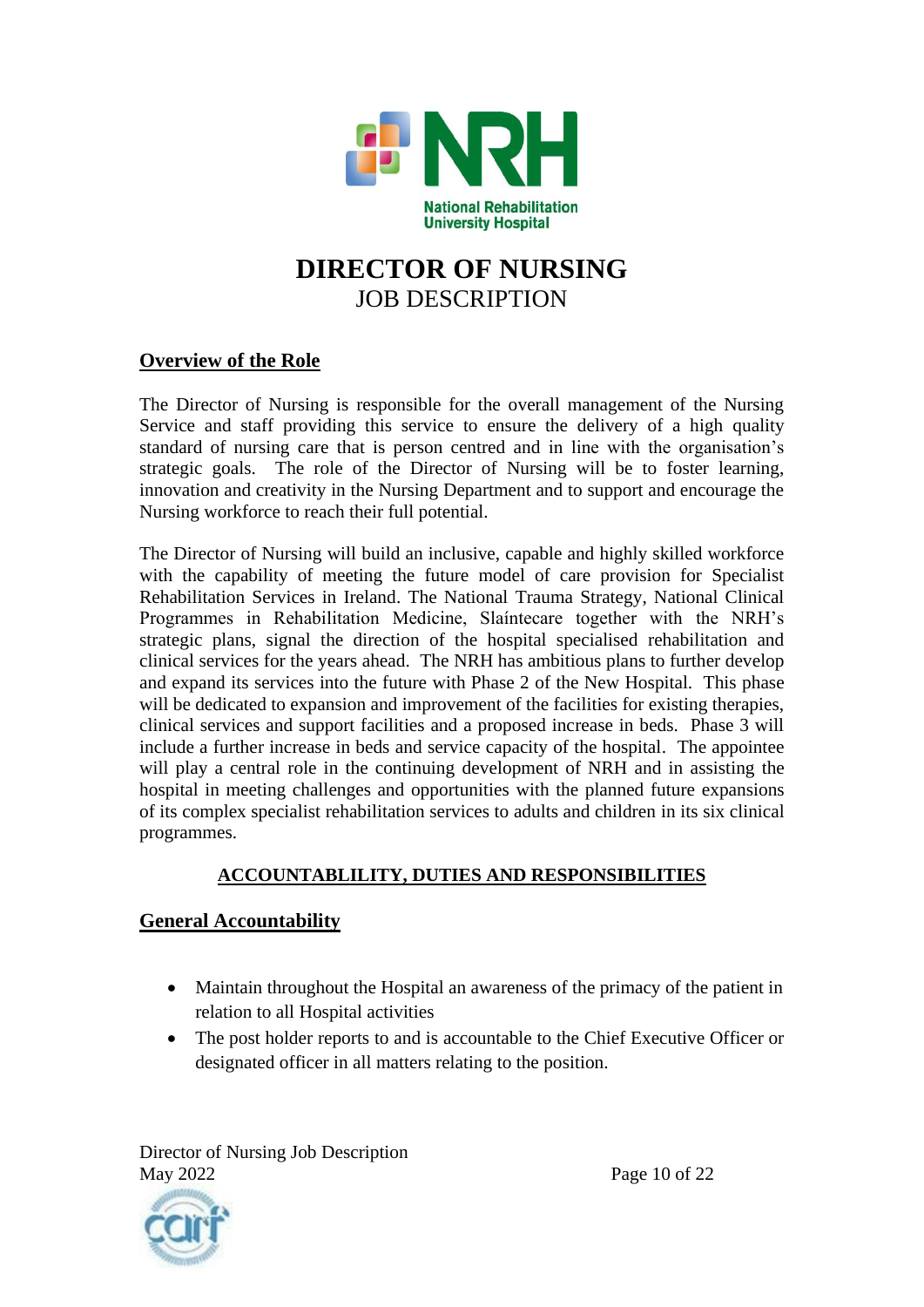- The post holder will accept responsibility for management of all nursing services over a 24-hour period and ensure that systems are in place to support this responsibility.
- Provide strategic and clinical leadership and direction for nursing and related services, which results in the delivery of effective, efficient, quality assured and patient centred nursing care.
- Develop a shared sense of commitment and participation among staff in the management of change, the development of the nursing services and in responding to the changing health needs of patients.
- Be responsible for strategy and policy on practice development, education and professional duties imposed by statute or determination.
- Ensure that an awareness of the mission, vision, values of the Hospital are maintained by the Nursing Department and all its staff.
- Be accountable to Clinical Director and CEO for Patient Safety and Quality standards and assure through performance measurement of high standards of care delivery.
- In liaison with the Assistant Directors of Nursing and Nursing Education ensure the development and implementation of evidence-based practice is evident in the provision of safe patient care.
- Assisting relevant nursing personnel in reviewing and updating nursing policies and procedures.
- Ensure that a safe environment is maintained for staff and visitors in compliance with Health and Safety requirements and best practice.
- Being responsible for the day-to-day security of the work area to which assigned, with particular awareness of fire regulations and security arrangements.
- Keeping up to date with all relevant mandatory training for the department.

# **Specific Accountability**

• Reports to the Chief Executive Office, Clinical Director or other designated officer and appraises of any significant development within his/her area of responsibility

Director of Nursing Job Description May 2022 **Page 11 of 22** 



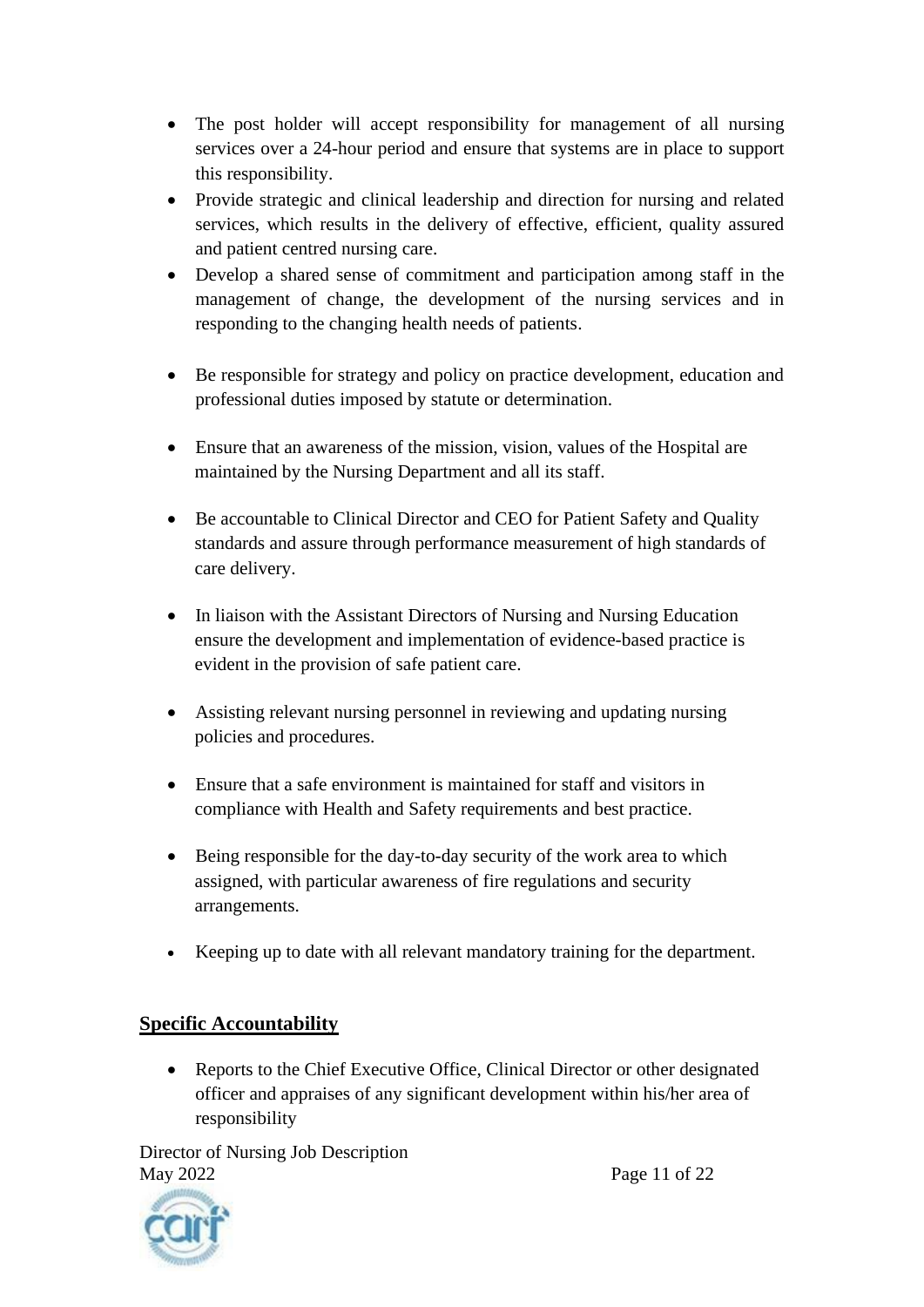- Provide professional support and advice to all grades of Nursing and Nursing support.
- Maintains nursing staff establishment and provide active statistical information as required.
- Perform such additional duties as may be assigned from time to time by the CEO.

# **Outline of Duties and Responsibilities**

# **Leadership, Accountability & Delivery of Change;**

- Effectively manage the organisational delivery of Nursing Services for the hospital and to have in place and maintain appropriate progressive nursing management strategies to enable the delivery of person centred care to patients throughout all of our services.
- Capacity for management responsibility and initiative to operate successfully in a challenging healthcare environment, balancing change with continuity.
- Develop and promote a shared sense of commitment and participation among staff in the management of change, the development of the nursing services and in responding to the changing health care needs of patients.
- Responsible for strategy and policy on practice development, education and professional duties imposed by statute or determination.
- Provide strategic and clinical leadership and direction for nursing and related services which results in the delivery of effective, efficient, quality assured and patient centred nursing care.
- Build leadership capacity at all levels in the nursing department and with a particular focus on assisting managers fulfil their roles.
- Develop, manage, and review the nursing organisational structure within the context of overall organisational objectives.
- Support and oversee the development of policies on practice development, education, and professional standards.

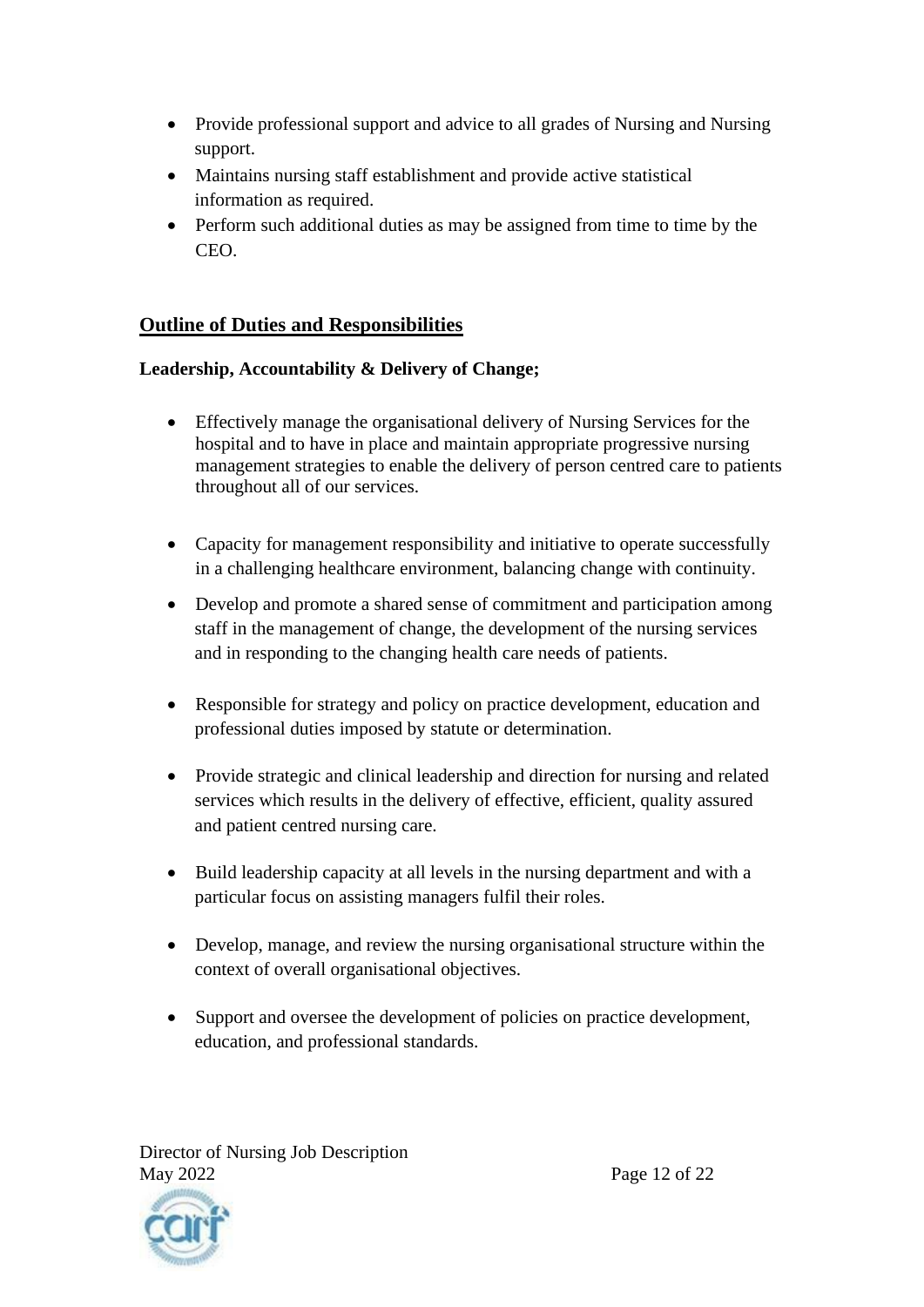- Participate in and support the Assistant Directors of Nursing with the promotion and maintenance of harmonious relationships with management and staff from other disciplines throughout the hospital.
- Ensure that the appropriate reporting relationships, records, and information retrieval systems are in place for the Assistant Directors of Nursing and senior nursing teams to enable effective and accountable reporting to take place.
- Participate as a core member of the Hospital Management Team and contribute to preparation of plans for services within the Hospital.
- Continuously strives to improve service delivery, to proactively identify areas for improvement, exploring possible solutions with a strong service and patient centric focus.
- Creates a work environment that encourages creative thinking and to maintain focus, intensity and persistence, even under increasing complex and demanding conditions.
- Keep the Chief Executive Officer appraised of any significant development within his/her area of responsibility and perform such additional duties as may be assigned from time to time by the Chief Executive Officer.

# **Strategic Management**

- To be familiar with Government Strategies and legislation relating to developments in health service delivery.
- To anticipate changing demands on service and respond to these changes.
- Participate in and contribute to service planning. Initiate service developments within the Department and the wider Hospital.
- Drive hospital strategic objectives and oversee nursing adoption and development of the electronic patient record (Project Fusion).
- Make presentations and submissions as appropriate to the post and as required by Hospital Management both inside and outside the hospital representing the Nursing Department / Hospital.

Director of Nursing Job Description May 2022 Page 13 of 22

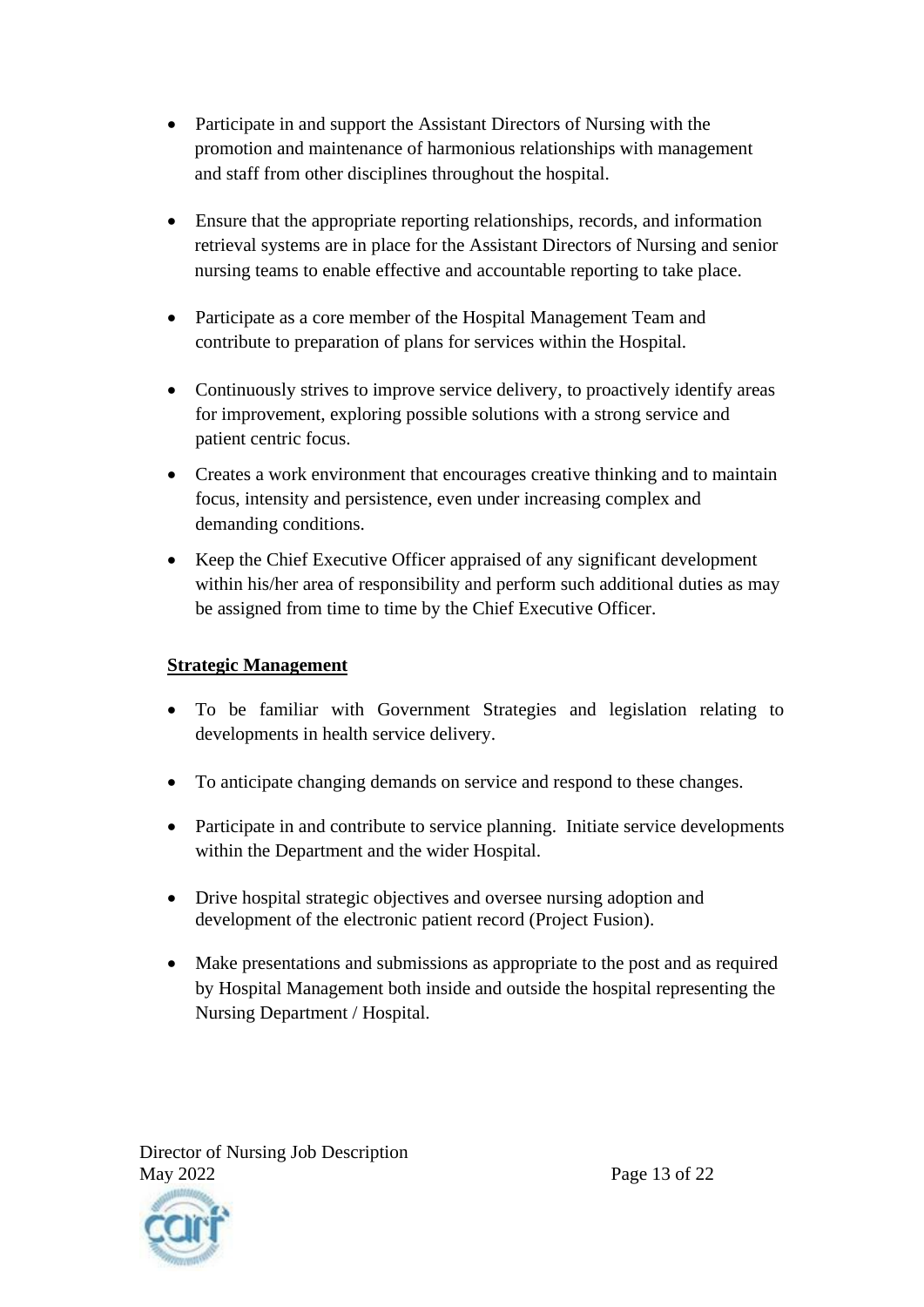#### **Working with and through others**

- Demonstrate a track record of building and maintaining key internal and external relationships in furtherance of organisational goals.
- The ability to work independently as well as with a wider team in a complex and challenging environment.
- Team building and management skills including the ability to work collaboratively with multi-disciplinary / multi-sectoral team members.
- The ability to motivate staff in a challenging environment.
- The ability to influence and negotiate effectively in furthering the objectives of the role.
- Sets high personal standards and for the team, and puts their work, and the work of the organisation into meaningful context.
- The capability to manage patient and stakeholder expectations in situations where there is a disconnect between needs and the service's capacity.

### **Planning & Managing the Service**

### **In liaison with the Assistant Directors of Nursing;**

- Develop, maintain, and review the nursing organisational structure in the context of overall organisational objectives.
- Co-ordinate the formulation of policies and the selection, introduction and development of information and other systems for the nursing service; and position the nursing contribution within the wider hospital services context.
- Develop knowledge of systems used by nurses in other agencies and/or countries, including staffing, personnel, financial and patient information systems.
- Prepare reports on nursing and related activities and expenditure as requested by CEO or other designated officer.
- Define objectives and identify major action plans for each Division of Nursing Management.
- Outline the key objectives for the nursing service on an annual basis and develop strategic plan for Nursing.

Director of Nursing Job Description May 2022 Page 14 of 22

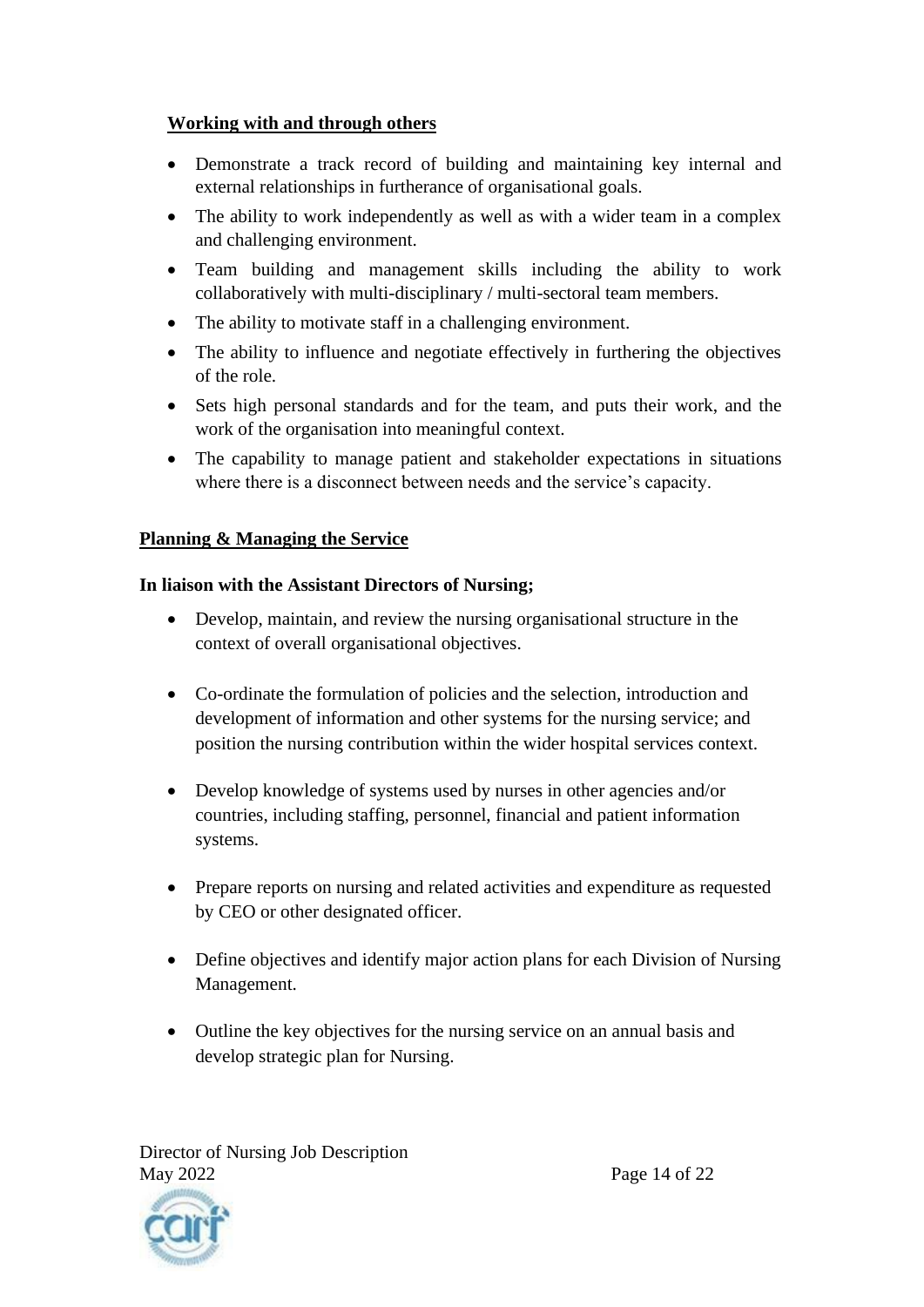• Participate as a core member of the Hospital Executive Management Team and contribute to the preparation of plans for service improvements/ development and other relevant committees.

## **Human Resources Management**

- The appointee will be responsible and accountable ensuring activity and staffing is optimised, for monitoring activity and for developing and delivering an agreed level of service.
- The appointee will be actively involved in the ongoing development and education of systems and programmes for delivery of care.
- Have excellent team management skills including the ability to work with multi-disciplinary team members, using leadership and influencing skills to enthuse, motivate and involve individuals and teams within Hospital.
- Be flexible and open to change and have the ability to lead and support others in a changing environment, evidence of engagement and leadership of a change management initiative.
- Be responsible for managing, motivating and developing staff working within area of responsibility to maximise performance at work.
- The appointee will foster a learning culture amongst staff and colleagues to drive continuous improvement in services to patients.
- Participate as required by the Chief Executive Officer in the recruitment, selection and appointment of Heads of Department and Senior Clinical Staff as required.
- Monitor and evaluate the recruitment and retention process in collaboration with the human resources department.
- Ensure the optimum and effective use of all staff resources through effective rostering/skill/grade mix planning, workload management, staff promotion and development.
- Promote and maintain a safe and healthy working environment for staff and develop Risk Management and Health and Safety Protocols in consultation with other key staff in the Hospital.

Director of Nursing Job Description May 2022 Page 15 of 22

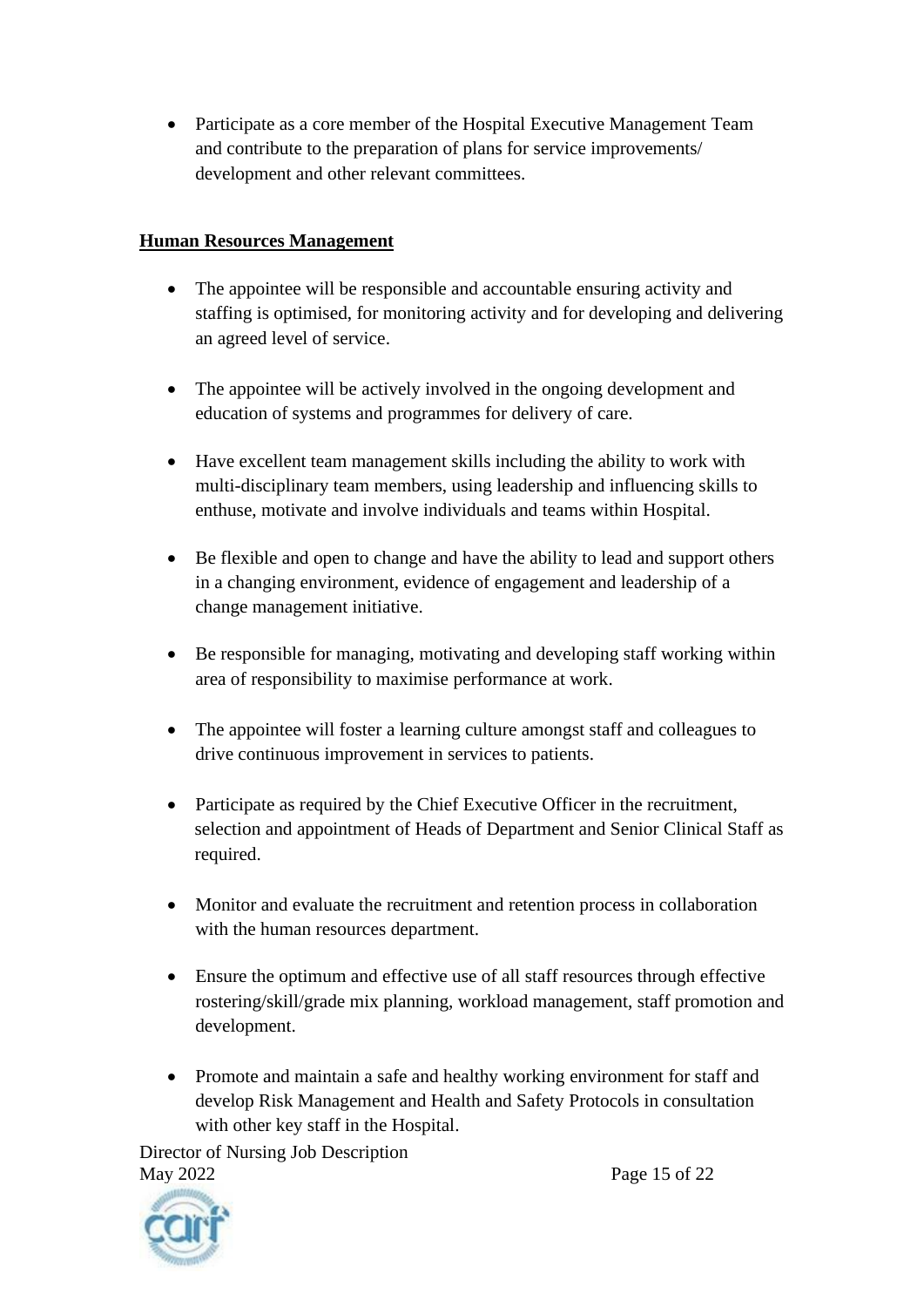- Deal with industrial relations issues relating to nursing in consultation with the Human Resources Department.
- Maintain nursing staff personnel records in accordance with hospital policy.
- Monitor staff turnover and absenteeism so as to maintain an acceptable level of continuity of patient care and the efficient use of assigned staff.
- Develop and implement, in accordance with hospital policy, induction programmes for new nursing staff.

# **Executive Management Responsibilities**

• Serve as a member of the Hospital Board, Hospital Finance Committee and all other relevant Committees as requested by the Chief Executive Officer and report on nursing issues as required.

# *In liaison with the Director of Finance and Assistant Directors of Nursing;*

- Prepare annual financial estimates of nursing and related manpower, including education and training needs as required.
- Participate in the overall financial planning of the hospital including assessment of priorities in pay and non pay expenditure.
- Ensure that for nursing and allied services, expenditure is controlled within the budget and identify potential for effectiveness through improved practice and innovation.
- Lead and co-ordinate the preparation and justification of various budget enhancement requests / development of business cases as required.

# **Practice Development**

• In collaboration with the Nursing Education Department and NRH Academic and Research Department, ensure that appropriate professional development programmes, education, research and training opportunities are in place and available to facilitate the continuing education and professional development of both registered nursing staff and support staff within the Department.

Director of Nursing Job Description May 2022 Page 16 of 22

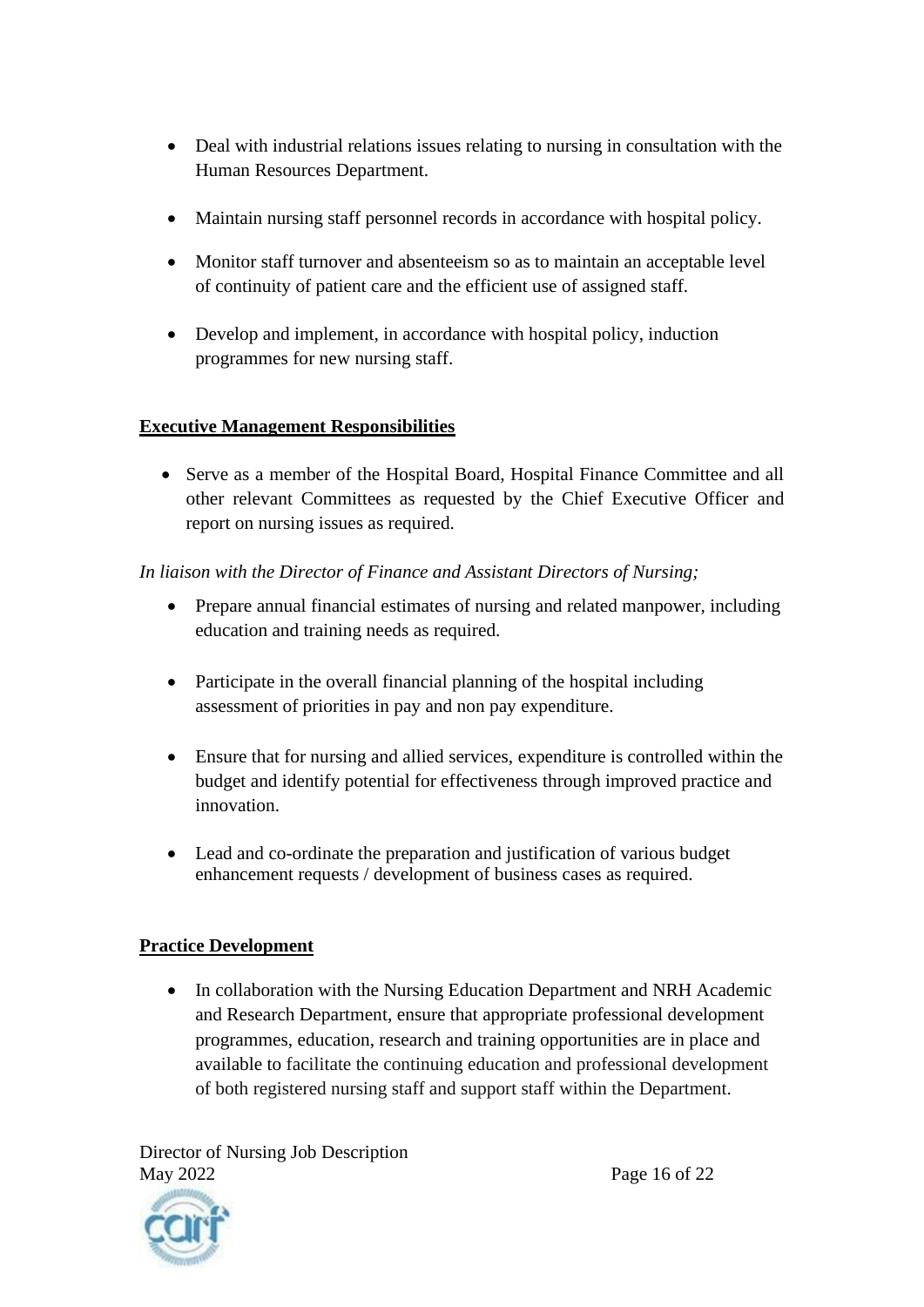- Liaise and collaborate with external agencies as appropriate and represent nursing service and nursing education interests.
- In collaboration with the Nursing Education Department, support and promote the expansion of undergraduate nursing students placement ensuring there is an excellent learning environment.
- Form effective collaborative working and information exchange arrangements with other key senior staff in the health care system and appropriate professional bodies and institutes.
- Develop, monitor, and review competency and performance development procedures which identify the performance and potential of staff.
- Promote professional growth and development.
- Engage in interdisciplinary research opportunities across the hospital and with our Third Level Institutions to advance nursing practice and improve patient outcomes.
- Initiate, lead, facilitate and promote participation in relevant nursing research. Monitor recent nursing research and new developments and promote awareness of ongoing and current research into issues affecting patient care within the nursing service of the hospital.
- Facilitate and promote the sharing of a range of practice-based initiatives across the hospital services.
- Support Clinical Nurse Specialist (CNS) and Advanced Nurse Practitioners in their roles.

# **Admission and Discharge- Patient Flow**

- Responsible and accountable for a robust Patient Flow system.
- Promote and support the development and implement operational policies, protocols and guidelines to ensure that all beds are filled in a timely manner according to the dependency rehabilitation complexity scale to ensure the effective utilization of beds, systematic audit of bed usage.and other hospital related services.

Director of Nursing Job Description May 2022 Page 17 of 22

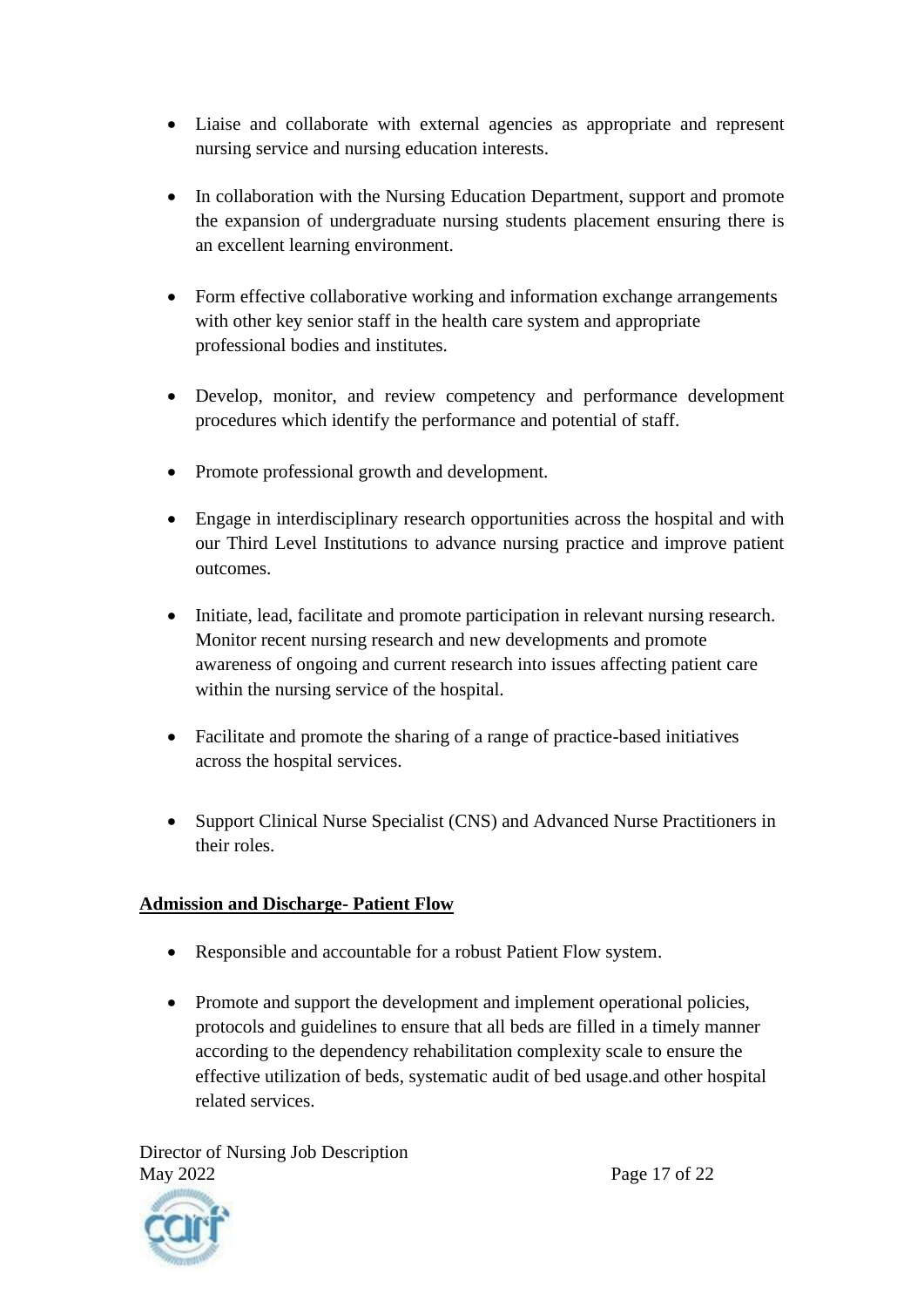- Oversee the development and implementation of the concept of collaborative care planning in conjunction with other professionals.
- Collaborate with interdisciplinary team on reaching waiting list targets.

# **Hygiene and Infection Control**

- Act as Chair of the Hygiene and Infection Prevention and Control Committee
- Ensure that Hospital Hygiene protocols and procedures are adhered to by all staff in liaison with Consultant Microbiologist and Infection Prevention Control Team.
- Liaise with Consultant Microbiologist and Infection Control team regarding Hospital related hygiene issues.

# **Quality, Patient Safety and Risk Management**

The NRH is committed to supporting a culture of continuous quality improvement through effective governance, clinical effectiveness and outcome measurement. Quality and Patient Safety supports the Health Service to deliver high quality and safe services to patients and service users. This involves developing appropriate standards of practice that can be measured from the clinician and service user perspective and requires that the Director of Nursing, in liaison with the Assistant Directors of Nursing;

- Ensures that modern standards of clinical nursing care are in operation and that regular monitoring of nursing care is undertaken through audit.
- Fosters a culture of audit and action-based outcomes.
- Develops a philosophy for nursing, which reflects NRH commitment to the provision of a high standard of nursing care and which fulfils the expectation outlined in the Patients Charter.
- Implements the HSE/Hospital policy on complaints and patient services.
- Deals with complaints from the general public in accordance with best practice and hospital policies.
- Ensures Patient Engagement systems are developed and enhanced to have patient voice at centre of service improvements/changes

Director of Nursing Job Description May 2022 Page 18 of 22



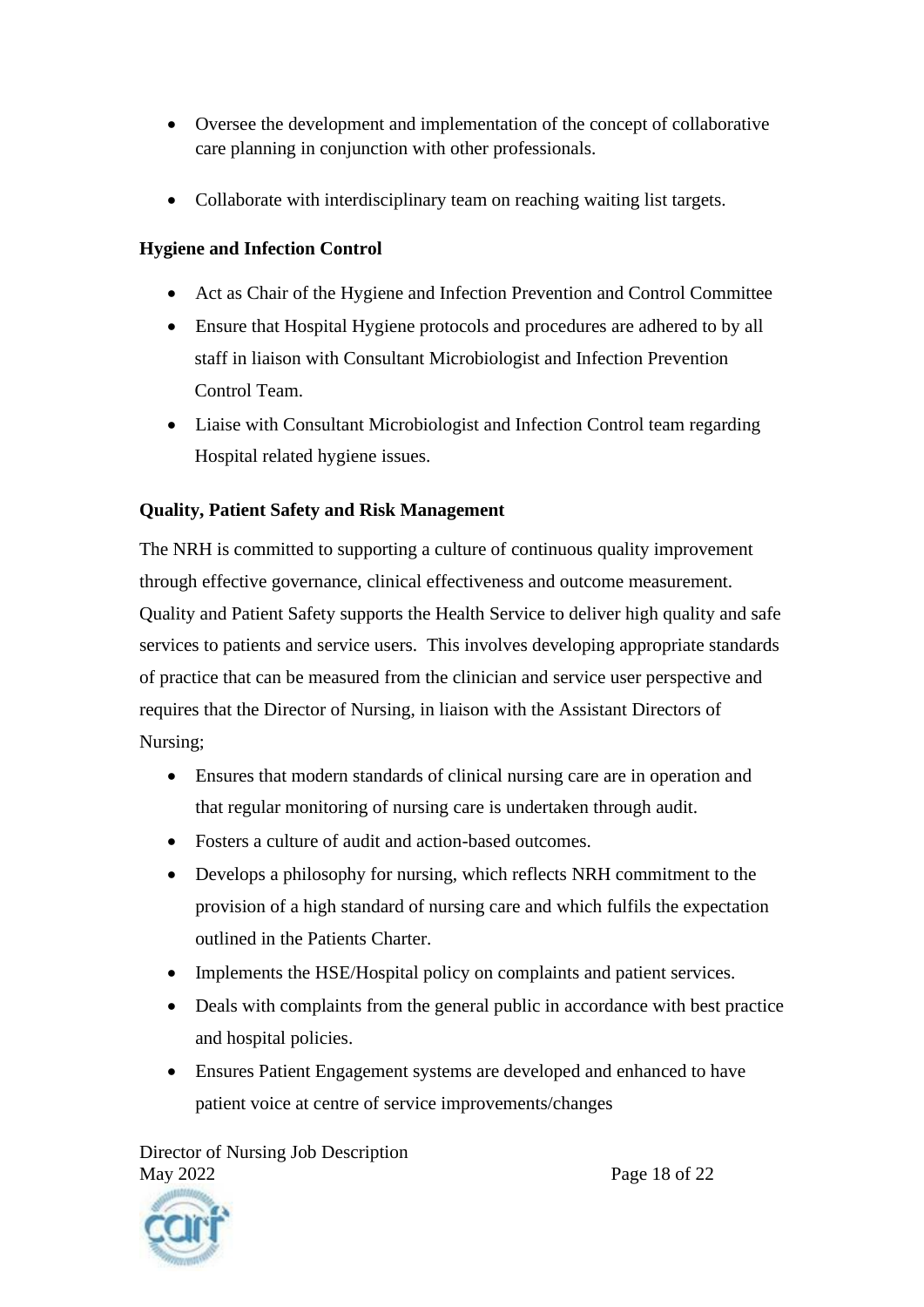- Maintains good public relations including good collaborative working relationships and communications with appropriate statutory professional and voluntary organisations responsible for policy in health care.
- Participates in various standards, NRH accreditation and quality control groups to support the overall achievement and maintenance of the designated NRH quality and accreditation standards.
- Ensures compliance and adherence to all National and International Standards, Codes and guidelines relating to professional nursing practice and behaviour.
- Ensures a working knowledge of the Health Information and Quality Authority (HIQA) Standards as they apply to the role for example, Standards for Healthcare, National Standards for the Prevention and Control of Healthcare Associated Infections, Hygiene Standards etc. and comply with associated HSE protocols for implementing and maintaining these standards as appropriate to the role.
- Responsible to ensure compliance with Health Information and Quality Authority (HIQA) Standards as they apply to quality, safety  $\&$  risk, CARF Accreditation Standards, national and local policies, procedures, guidelines, best practice standards, relevant government legislation and regulations.
- Promotes and effects a continuous quality improvement (CQI) environment for services at NRH in line with existing and future regulatory requirements.
- Works closely with the Risk Management Department, clinical programmes and services in order to organise and assure implementation of all hospital and external quality, safety and risk management policies, procedures and requirements pertinent to services at the Hospital.

Director of Nursing Job Description May 2022 **Page 19 of 22** 

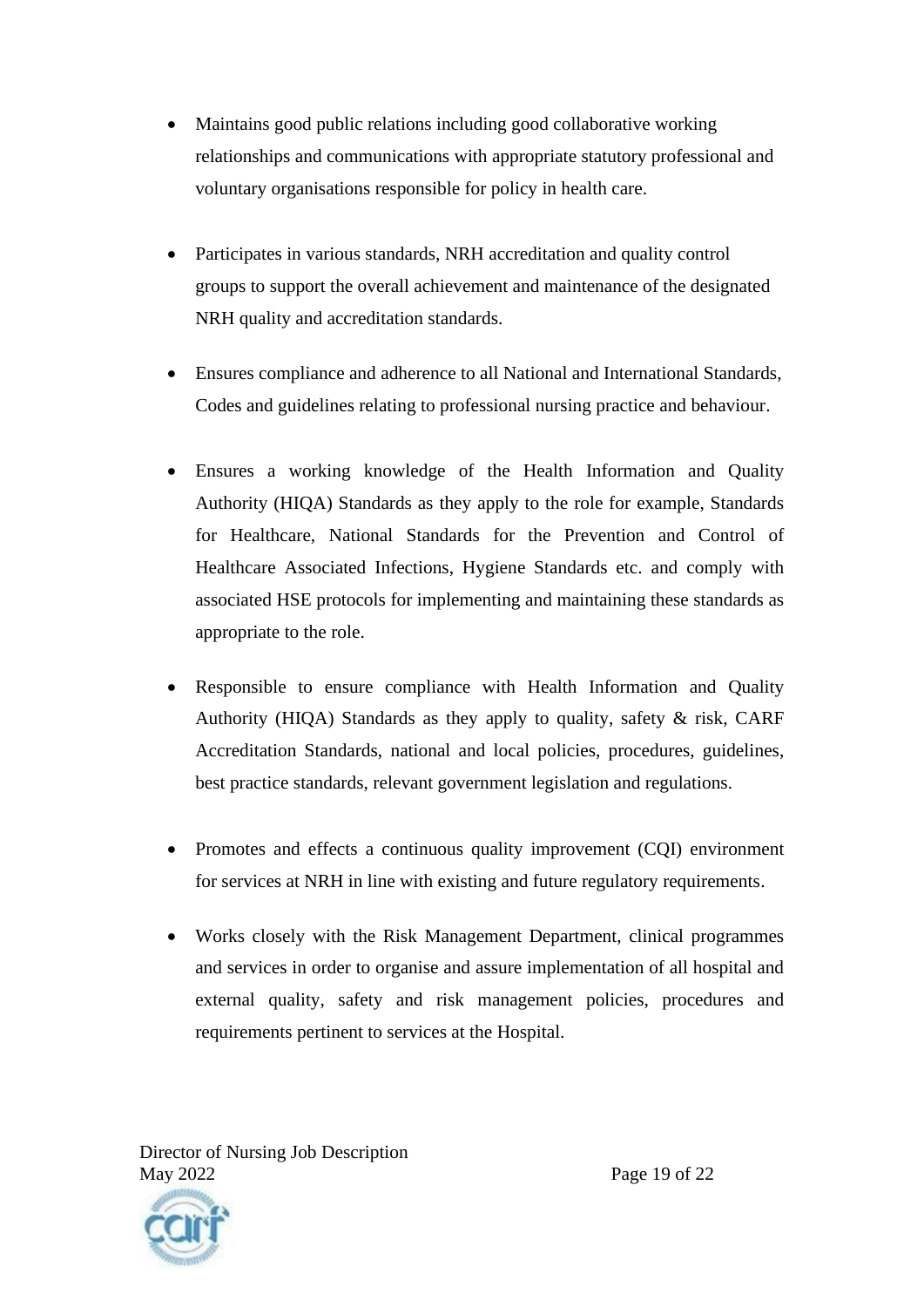- Development and implementation of professional nursing policies, Key Performance Indicators, Nursing Metrics, and standards at the hospital.
- Ensures modern standards of clinical nursing care are in operation and in keeping with best practice.
- Introduces appropriate relevant strategies and systems to maintain and support the above standards on an agreed periodic basis.
- Ensures that the ethical position, policy practices and procedures of the hospital are upheld and maintained at all times both personally and for all staff under your direction.
- Leads the Nursing workforce in the delivery of safe and effective nursing services to patients, their families and the development of patient services.
- Works collaboratively with the Clinical Director to improve quality and professional standards of patient care against international, national and local indicators and in relation to compliance with clinical policies and procedures and healthcare regulatory standards.
- Establishes and maintains positive relationships with medical colleagues and other health professionals to deliver best possible care to patients.
- Engages fully in meeting the Hospital's responsibilities for performance and clinical governance and ensure that patient care improvements are effectively and safely delivered through an effective nursing service/system redesign.



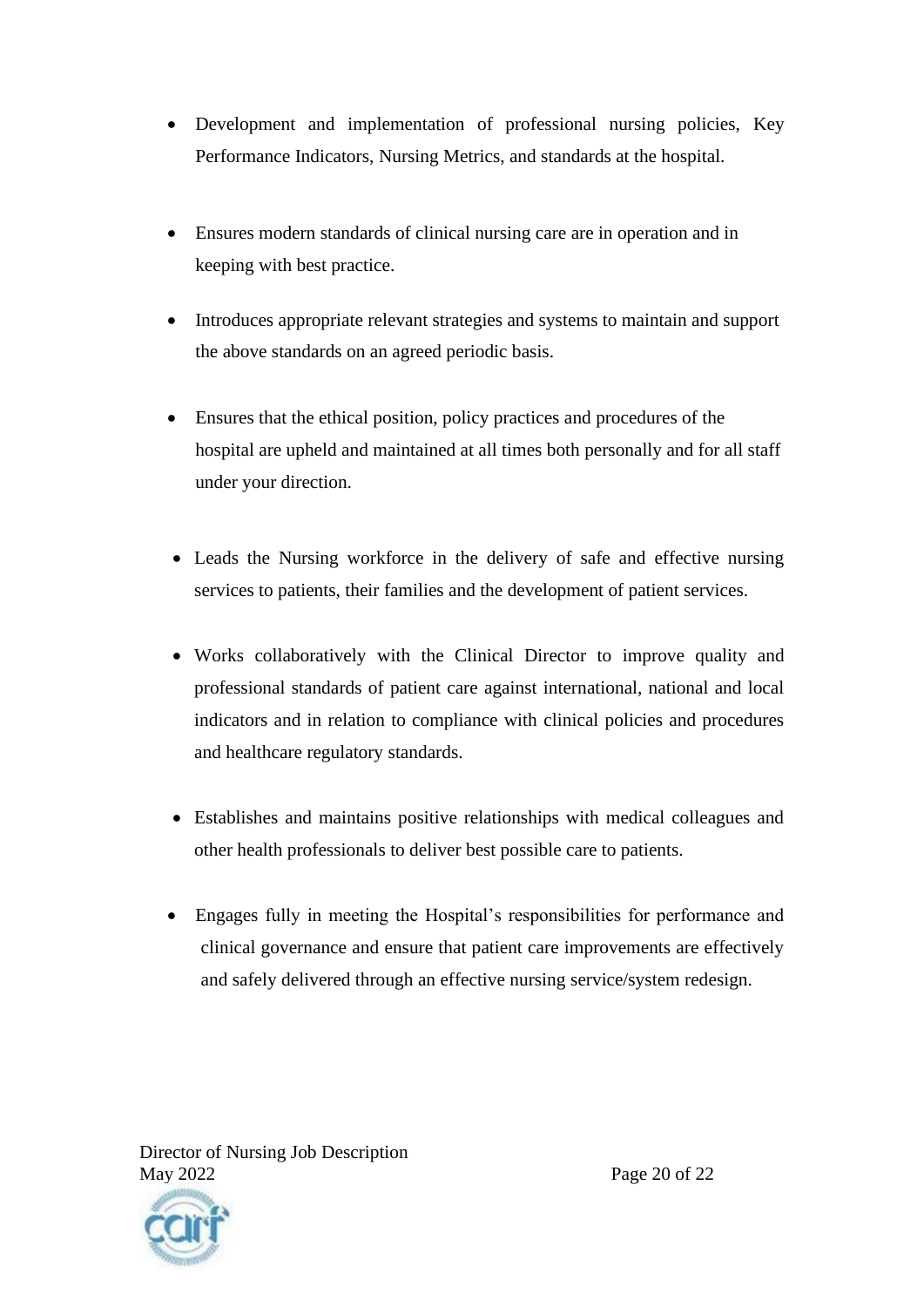

### **Patient Safety & Quality**

The NRH prioritises the delivery of quality and safe patient care under HIQA and other quality standards. It is the responsibility of all staff at all levels to ensure that the highest level of quality services required for each patient is maintained. If you have a concern regarding any issue of patient safety and well-being please bring this to the immediate attention of your manager.

Quality and Patient Safety supports the Health Service to deliver high quality and safe services to patients and service users**.** The post-holder is responsible and accountable to deliver a quality service that ensures patient safety. The post holder will work within a risk management framework that complies with the Health Information and Quality Authority (HIQA) National Standards and other quality standards as appropriate**.**

It is expected that the Appointee to the post will be a person of the utmost integrity and maturity, capable of making a significant contribution to the overall management of the hospital. The postholder will be expected to always maintain discretion and confidentiality and on no account must information concerning patients, staff and other health service providers be divulged or discussed except in the performance of normal duties. Records/personnel or other information must never be left in a manner that persons could gain access to them, and such records must be kept in safe custody when no longer required.

Furthermore, the National Rehabilitation Hospital holds strong ethical principles which must be always upheld. Failure to comply with this requirement will be deemed a major breach of the terms of contract and may warrant dismissal.

Director of Nursing Job Description May 2022 **Page 21 of 22**